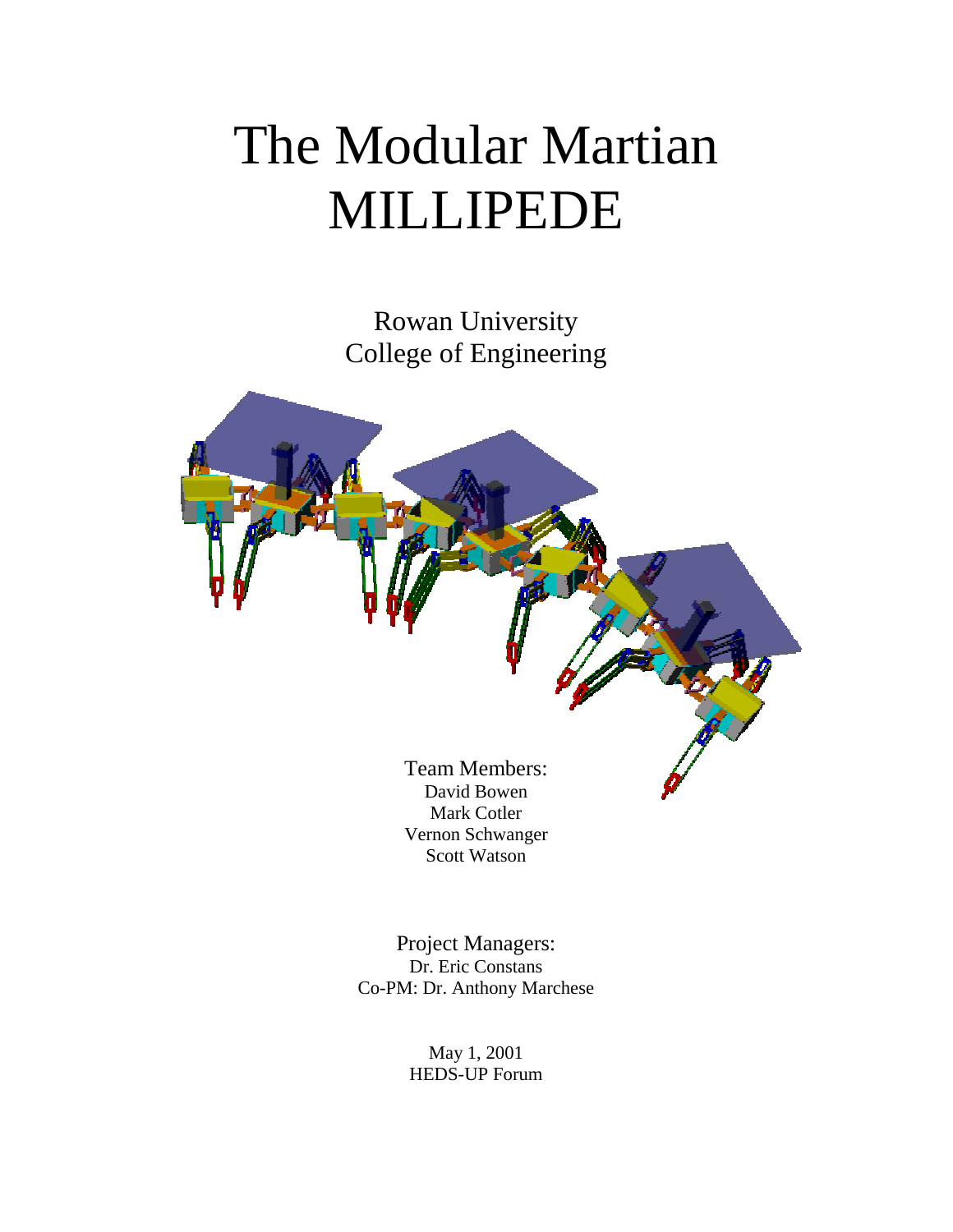## **ABSTRACT**

The exploration of Mars is scientifically appealing and can benefit the human race by providing solutions to land and mineral deficiencies. While previous missions have been difficult and costly, some like the Mars Global Surveyor have led to exciting discoveries. As the next logical step, studying the surface of Mars provides many technological challenges, including how to navigate the hazardous desert-like terrain.

Through the use of an insect-like walker, appropriately named the MILLIPEDE, a landbased mission to Mars can become a reality. This vehicle can be used in conjunction with cutting edge scientific experiments to provide almost any function necessary for such a mission. The following document provides the background, design approach and results of each system on the MILLIPEDE. It also explores possible uses of the device and technology used in conjunction with the walker to make it a beneficial tool for surveying Mars.

#### **INTRODUCTION**

With every passing day, new advancements in space travel and technology take us closer to reaching the stars. The exploration of other planets offers a wealth of knowledge - not only about the galaxy and its history, but also about life in general. For these reasons, exploring Mars, the closest planet to Earth in likeness and distance, would be the next logical step. One might ask, "Why explore Mars?" Numerous reasons support the decision to explore and study Mars.

For example, Mars could be another location to colonize and to gather raw materials for use here on Earth. More specifically, Mars could contain water. This is a valuable resource and an essential ingredient in the creation and maintenance of life. Therefore, the possibility that Mars could support life is conceivable. That alone is an extremely important reason for conducting research and planning missions to better understand Mars.

Scientists at NASA are in the process of creating a living document describing a future manned mission to Mars. NASA is currently able to study and explore Mars only from afar by using satellites and landing semi-autonomous vehicles. These tools collect data and send the information back to be interpreted by scientists and engineers. This data is then used to refine the mission's objectives detailed in the living document. Hence, if the means through which the data is collected were to be improved then the mission objectives would also be improved.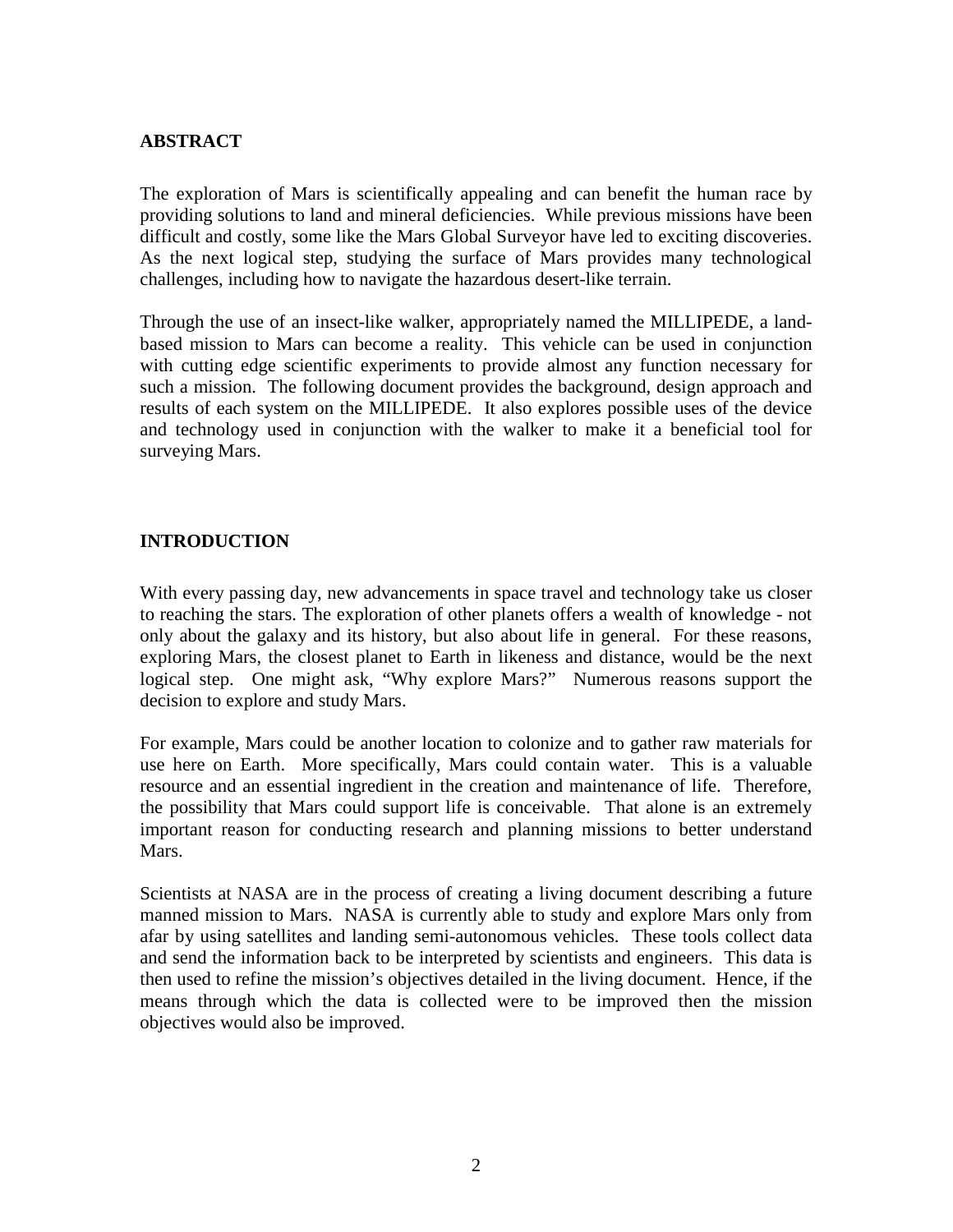

*Figure 1*: Wheeled Rover on Mars

# **APPROACH**

One current area of research is to collect data and take pictures from the surface of Mars using semi-autonomous vehicles. The vehicles, both satellites and surface rovers, play a major role in the exploration of Mars. Although satellites are a good way of collecting data they will not be discussed in great detail. Instead, this paper will deal mainly with surface vehicles and associated technology in the exploration of Mars.

## **Mobility on Mars: Wheels vs. Legs**

The Martian rovers that are currently in use are small and have wheels. They are not very difficult to power or control. The problem with wheeled vehicles is that they are inherently suited to flat ground and have limited degrees of freedom, thus limiting the amount of terrain that they can traverse and their usefulness to explore and collect data.

On Earth roads are relatively level, cleared and paved to accommodate vehicles with wheels. However, on Mars there are no paved or cleared roadways. The Martian surface is cluttered with rocks of various sizes that cause navigation problems for small, wheeled rovers. In order to navigate the Martian surface a rover must take a circuitous route to avoid large obstacles and prevent it from getting stuck. These maneuvers are both energy consuming and counter productive because of the downtime needed for frequent recharging of the energy source. Clearly, a vehicle more suited to the chaotic terrain on Mars is needed.

An ideal solution would be to design a vehicle that was autonomous, versatile and agile. The first step in developing such a vehicle is to examine real-life models, both natural and artificial. Terrestrial man-made vehicles are typically limited to smooth terrain; even tanks cannot negotiate large boulders. In contrast, insects use many small legs to navigate all types of terrain. The surface of Mars can be seen as very similar to the rocky soil on Earth from the perspective of a tiny millipede. Something as simple as this tiny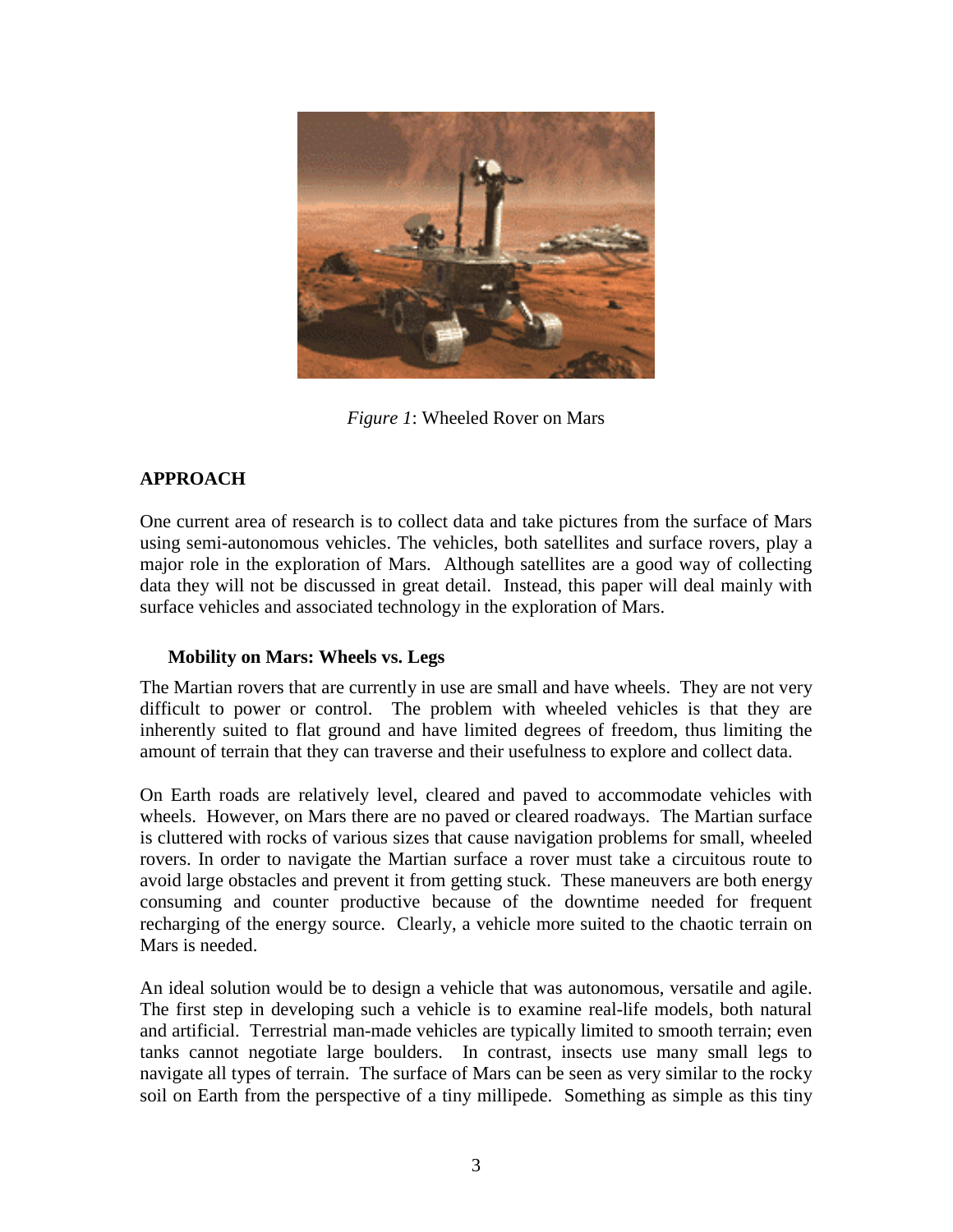

*Figure 2*: The MILLIPEDE

insect could be used on a larger scale as a model for a highly sophisticated walking mechanism.

There are several benefits to using a walking vehicle. As discussed earlier, the use of legs would allow the vehicle to traverse more difficult types of terrain. The walker would be able to step over obstacles that a normal wheeled vehicle would have to circumvent, thus making the line of travel more direct. This would save time and power for use in collecting data and samples.

#### **Specialization vs. Modularity**

Another important design consideration is the question of specialization versus modularity. Conventional surface exploration vehicles are limited to performing a few specific tasks such as mapping and specimen collection. Designing a *single* vehicle to accomplish all conceivable mission duties is clearly impractical; therefore, a modulebased transportation system is needed to tackle the wide variety of possible tasks.

Currently, vehicles are constructed on a mission specific basis to perform certain experiments or tasks. The construction and design of these vehicles is very expensive and time-consuming. More ideally, a group of vehicles, or a single vehicle made up of many parts or modules, could perform a variety of tasks, thereby saving money and time.

Modular, walking vehicles, linked together like a millipede with each segment having a different operation to sustain the whole, could be made into any configuration necessary for a mission to Mars. This concept of a modular walker, or the MILLIPEDE, will be discussed in the next several sections.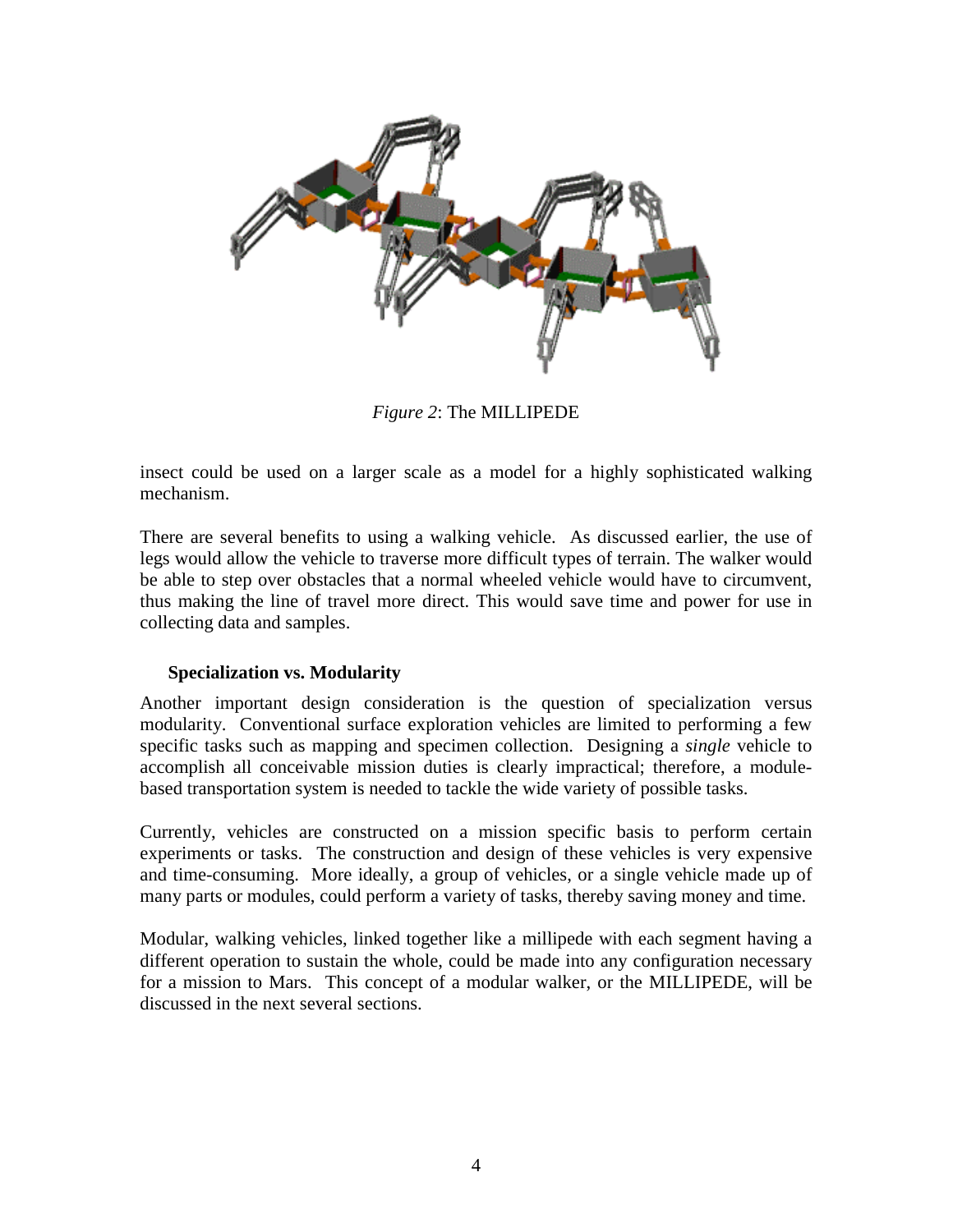#### **RESULTS**

#### **Reason for Modularity**

A modular walker design was chosen for several reasons. First, design and construction is much easier with a uniform module system. In other words, each module is the same, and can be fabricated easily and cost-effectively in mass production. This quick construction saves time and money in preparation for a mission.

Another reason modularity was chosen is that it allows for universal applications of the walker design. Modules can be used to fulfill power requirements, for collection and storage of materials, and for all types of scientific experiments. The modular unit was designed specifically for surveying and analysis of the Martian terrain. Therefore, the power and size constraints can accommodate various equipment and systems.

Built-in control and communication transceivers help make the walker an intelligent and powerful device. While in formation as a train of modular units, the walker can function as a multi-disciplinary device with one source of control, or "brain". It can easily segment itself and still function as well as the original device, because each module is equipped with its own control system that is linked to other modules via communication ports and transceivers. This passive control system keeps one unit in control of the rest of the train until a segment detaches. The original control unit retains control of the other units that are still attached, while the detached segment enacts its own control system on one of its own units. This function has many potential advantages as shown in the following example: While in a train formation, one of the legs of the MILLIPEDE becomes lodged in between two rocks. The leg cannot be dislodged by the current configuration, so the train separates into several smaller trains of modular walkers. These walkers can continue on their original destination or assist the trapped walker from a more advantageous position.

Another feature of the control and communication system is that the units can relay information to each other. This not only helps the units work together, but also preserves any information that is obtained by a module that becomes non-functional during the mission. Combined with communication satellites, each unit can not only communicate

#### **Modules**

*The solution to meeting changing needs in planetary exploration.* 

- Power Modules
	- Gather and provide power to the rest of the system
	- Allow for flexible power requirements and centralized generation systems
- **Scientific Modules** 
	- University and industry sponsored projects and experiments can be easily implemented in one system.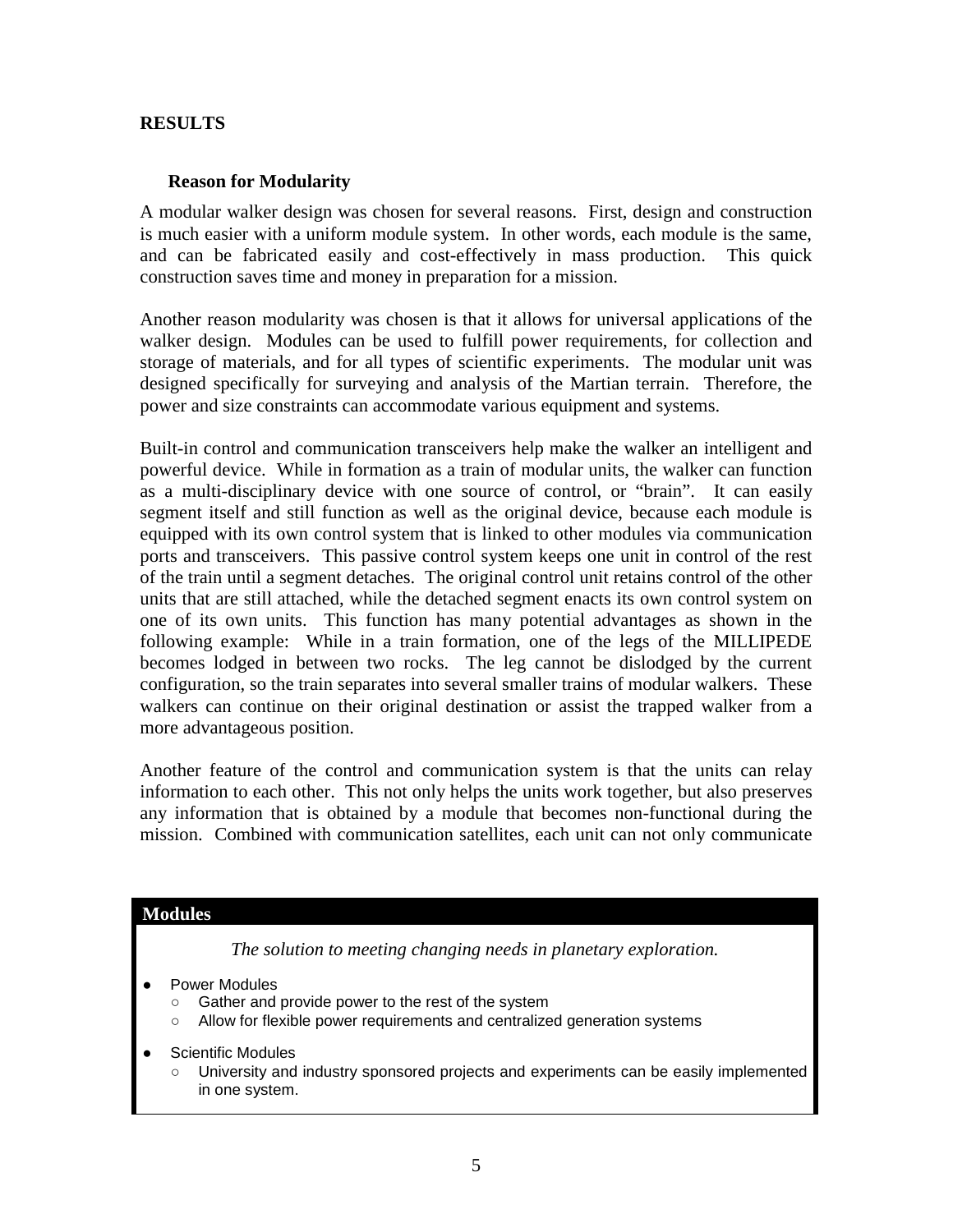with the others but also with Earth, sending data during missions and receiving new instructions.

### **Module Implementation**

#### *Power Modules*

As discussed earlier, various types of modules are used in the walker. One that is absolutely necessary is a power module that not only stores and provides power, but is also rechargeable. Solar cells, or more specifically, photovoltaic cells, are used to transform energy from the sun into electrical power that is distributed throughout the system or stored in deep-cycling batteries for later use. This way, the walker can recharge during the day and still have power to run during the night. However, solar power alone has some drawbacks that will be discussed later. Alternative power sources can also be included in these power modules to provide more effective or efficient power.

Although the power modules act as the primary source of power for the walker, each module can be fitted with its own battery. This would allow each module to be independent of the others and of the power module, and would thus provide greater universality and redundancy. Another option available, which may be specific to certain module implementations, is the addition of a shallow-cycling battery for short bursts of high power. While most modules may not need this additional supply, it can be fitted in the module that needs it and be charged by the power module. Parallel arrangements of the power lines create redundancy in case of failure. Circuit breakers in each module also help protect other modules if one develops a short circuit.

#### *Scientific Modules*

A major reason for the modularity of the walker is in the wide range of functions that it must be able to serve. As mentioned earlier, creating one unit to do several tasks often becomes complicated and sacrifices the effectiveness of the unit. Also, once the unit



*Current GPR systems are small and low power*

serves its purpose it cannot be easily reused for other purposes. Therefore, a simple unit that could serve any number of functions is ideal. It is with this idea that the MILLIPEDE is geared towards its main purpose of scientific exploration and engineering measurements.

One such example is surveying the surface of Mars. Modules with robotic arms are used for soil and rock collection. An opening in the bottom of the compartment allows for easy access to the surface. Mineral excavation is another useful implementation of a module. While a human could easily do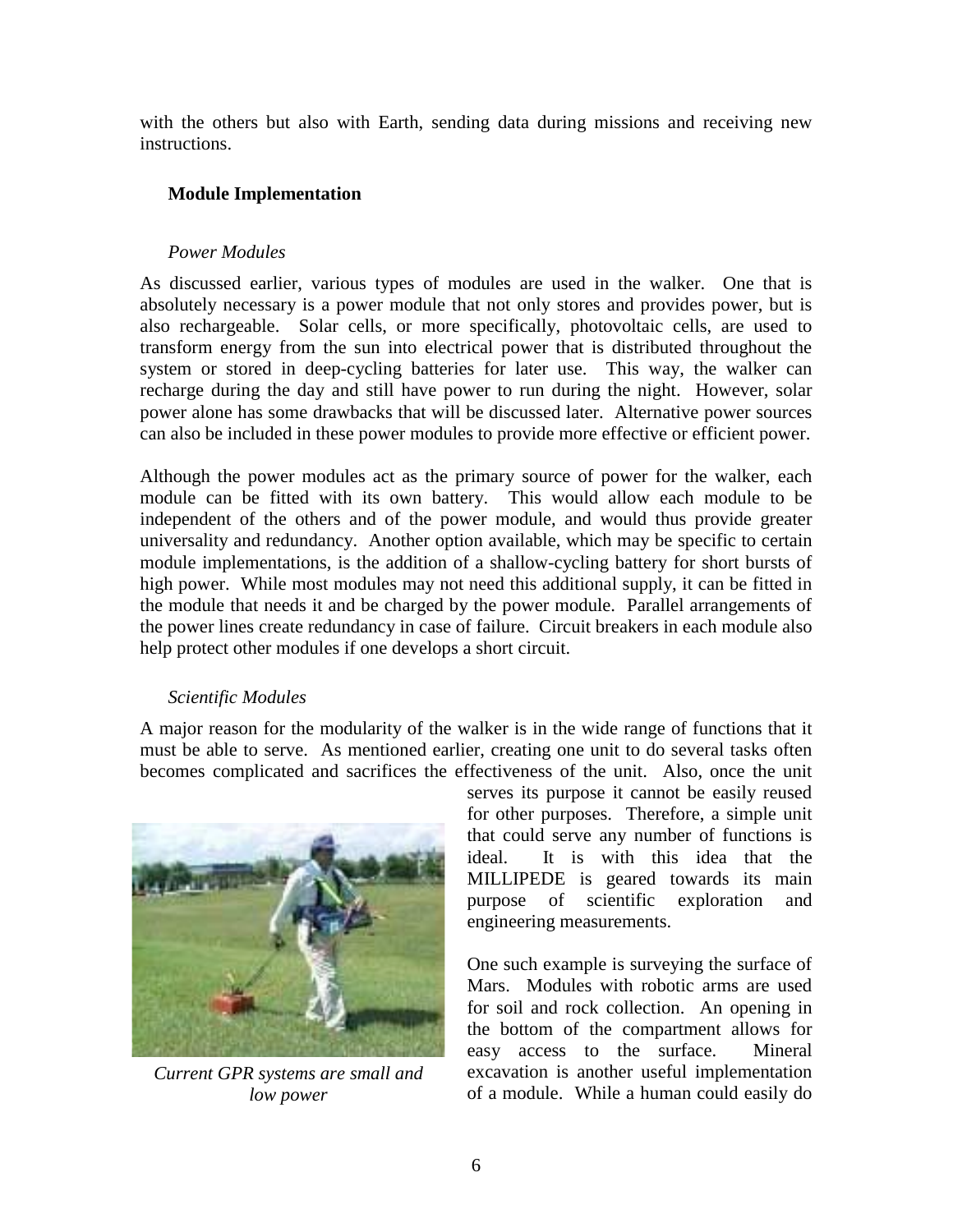these jobs, the walker allows for many more involved applications, such as sub-surface mapping. Microwaves transmitted into the surface of the planet reflect an "image" in a concept called Ground Penetrating Radar (GPR). Small machines about the size of a lawn mower and safe enough for a human to operate have been in use for some time on Earth. However, this procedure has never been attempted off-planet, and could provide a great deal of useful information for both scientists and engineers. Scientists could, in effect, peel away the surface layers of Mars, revealing the planet's history and life cycles. The same information could be interpreted to find safe landing and building areas, as well as mineral and water deposits below the surface. The advantage of the walker is quite evident in this application, as the walker would be able to cover vast areas and traverse all types of terrain. Through the use of several GPR units, given enough time, the walker could obtain a sub-surface map for the majority of the planet. This feature, combined with the Martian communication satellites (discussed later) would allow scientists on Earth to view the walker's mapping progress.

#### **TECHNICAL ANALYSIS**

#### **Structural Design**

The most fundamental component of the modular walker is the modular compartment, or cell. The cell is a box-shaped object designed to power, support and protect the drop-in mission module. The top of the cell is completely open, while the bottom has a smaller opening for easy access to the ground. All four walls are identical except for one feature: the two sidewalls that support the legs also protect the power channels in the cell.

As mentioned earlier, the power operates on two main busses; each is redundant and protected at each cell in case of failure or catastrophe. The power housing in each side of the module is supported with insulation and thicker walls to protect the module from interference and protect the cables from developing a short circuit. The mission modules themselves have protective housing on either the top or the bottom or both, so as not to restrain the design and function of the modules. For example, a particular mission module may only interact with the environment through the bottom of the cell. This module would have a protective shield on the top that locks into the cell, but the bottom would be open or have a "door" to open when the module is active.

On the exterior of the module are four universal joints: one on each side. On either the front or the rear of the module is a connecting joint that would allow the module to latch onto other cells. The opposite side has a receiving joint to establish connection. It is through these two joints, receiving and connecting, that the cells link up into a train of modular cells. While it has not yet been implemented, future design plans intend to make these connections powered, so that cells can interconnect and disconnect automatically. The other two faces with universal plates are used to support the legs. The leg joints are fixed into place after connection and are not designed to be removed during operation. The drop-in modules lock into place and receive power through at least one of two ports on the walls supporting the power busses.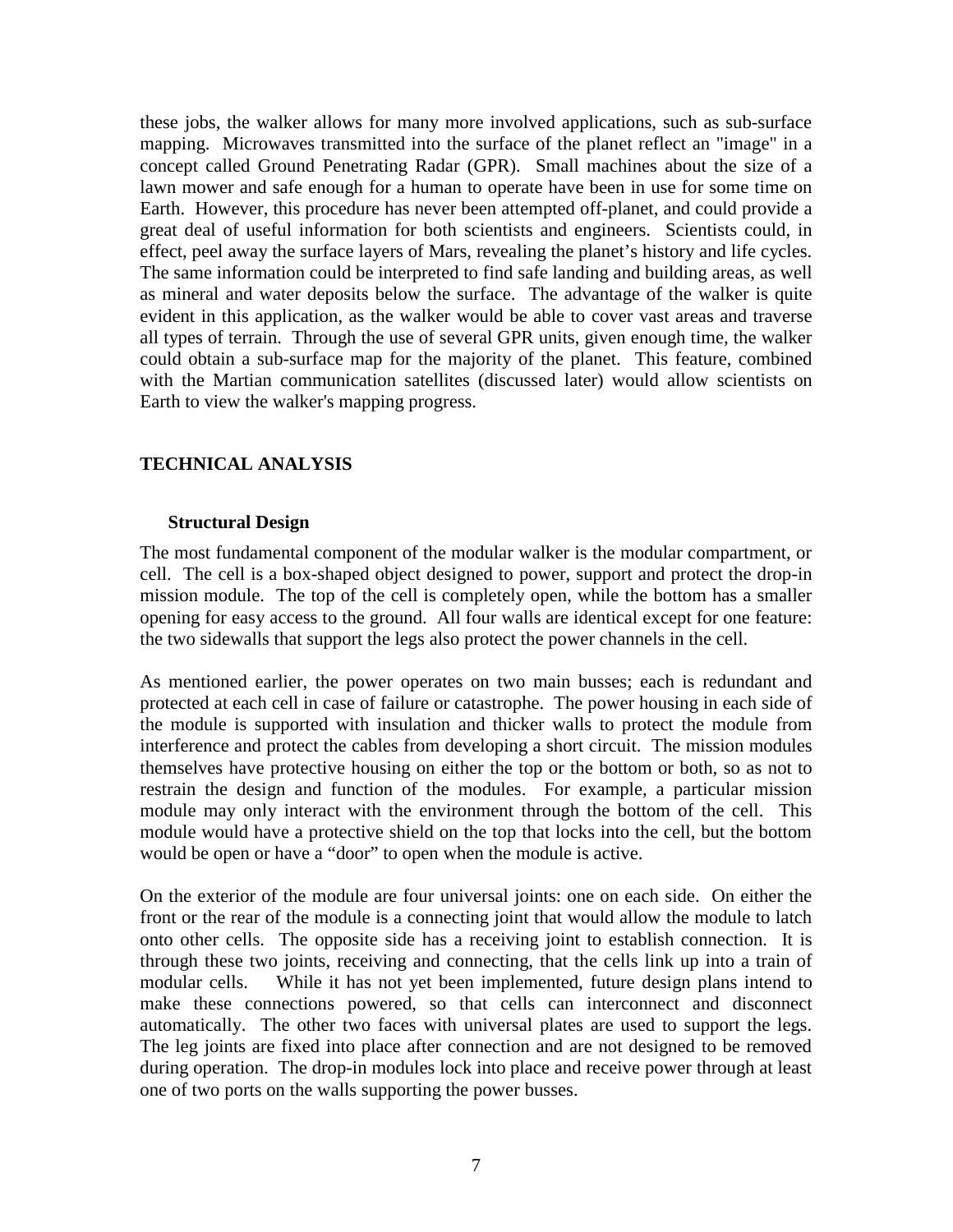### **Control Design**

Aside from the power busses, there are also two control busses, or instrumentation lines, to control the walker. These redundant control busses run to the motor controllers in the legs and the control panels located within the module. Control is directly linked to communication, so commands and programmed instructions can easily be downloaded to the walker. Each control unit is capable of completely controlling the cell functions and mobility mechanisms. The module, however, operates independently of the control unit, but may work as an aid and even override the cell control in order to perform its intended function.

This control style is typical of the walker's passive control element. The system operates with several control units, but only one is active at a time. Each cell has a control unit. In a train made up of several of these cells, the units are prioritized so that only one is in control of the system at a time. Inactive control units may be used to run diagnostic checks to make sure the active control element is functioning properly. This ensures that the MILLIPEDE always operates under a fully functional control system.

Communication plays a very important role in the walker design and control system. Not only is each cell control unit outfitted with a transceiver, but the system is also designed to work with a communications satellite array orbiting the planet. These Martian satellites are used to locate the walkers via MGPS (Martian Global Positioning System) on the planet surface and transmit data between Mars and Earth. This way, not only can the information obtained by the robotic walker modules be uploaded to Earth as it is collected, but new commands and algorithms also can be downloaded to the same modules to correct problems mid-mission. Dual antenna arrays allow the cells to communicate with the satellites and each other at different carrier frequencies to prevent interference; high frequencies (cellular levels, approximately 900MHz) are used to communicate with the satellites, while lower frequencies are used to transmit between cells to increase range and reduce obstruction of the signal. This allows much more efficient communication in realistic situations, such as blackouts due to dust storms or obstruction of transmission in subsurface or covered regions.

The second purpose of the satellites is to locate the MILLIPEDE on the Martian surface. This is important for the cooperation of unit cells on tasks covering a large surface area

| <b>MGPS (Martian Global Positioning System)</b>                                                                                                                                                            |  |  |  |  |
|------------------------------------------------------------------------------------------------------------------------------------------------------------------------------------------------------------|--|--|--|--|
| The eyes and ears of the mission.<br><b>Global Positioning System</b><br>$\bullet$<br>The MGPS provides the MILLIPEDE with specific location<br>data for surface and sub-surface mapping.                  |  |  |  |  |
| The Mars – Earth Link<br>$\bullet$<br>Doubling as communication satellites, the MGPS will allow<br>$\circ$<br>NASA to relay information with the MILLIPEDE, such as new<br>instructions or data retrieval. |  |  |  |  |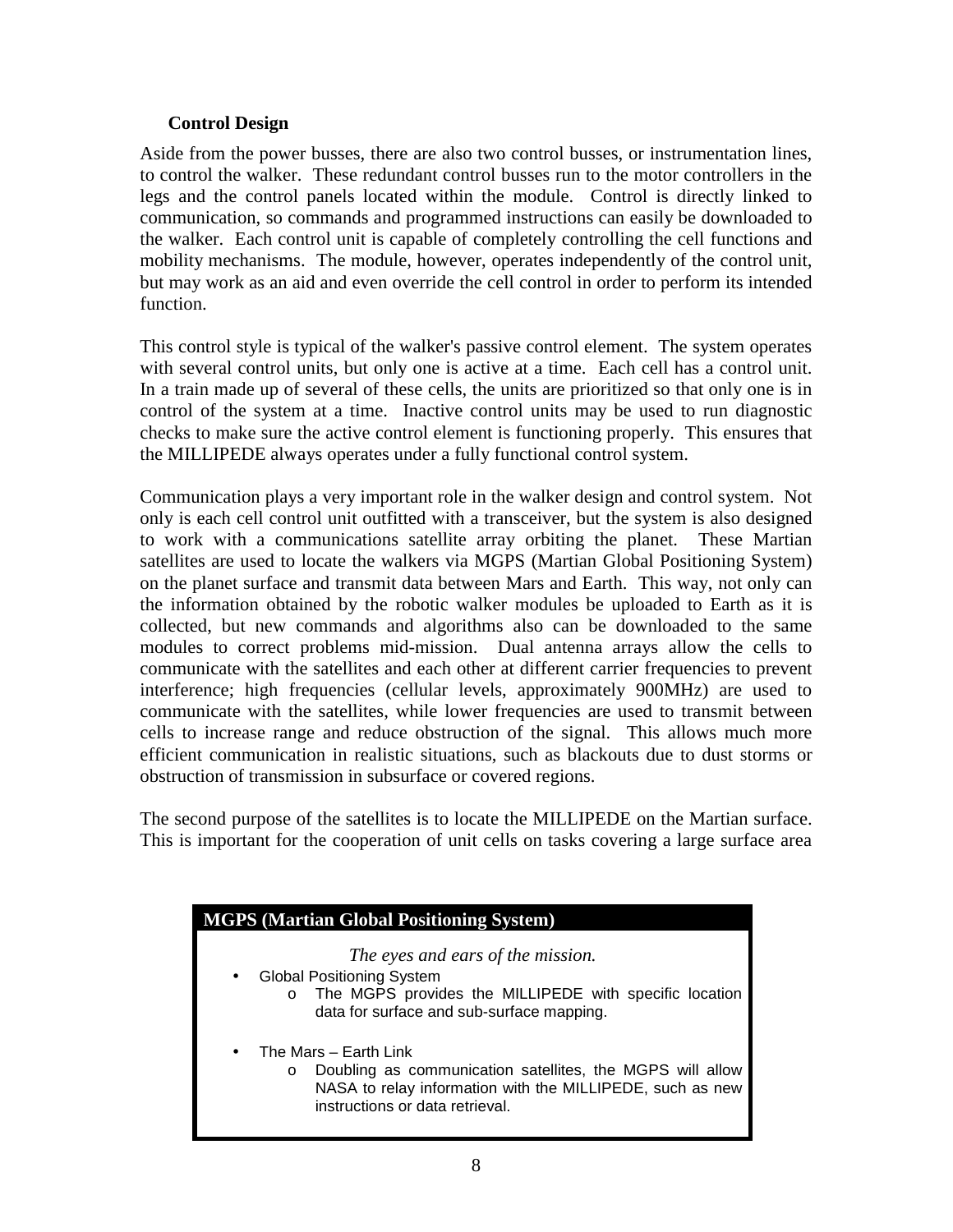and in applications of surface and sub-surface mapping. Modules intended for use of mapping terrain can apply a geographical location to the image and transmit the data to another computer to process the data. Also, units and trains can use this geographical location system to aid or link up with other "loner" or stray cells. The MGPS can be implemented in various effective ways with this universal system.

### **Detailed Design**

#### *Size and Shape of Unit Body*

The body segments of the MILLIPEDE perform multiple functions. First, they support and protect the modules. Second, they connect and support the joints and legs. Finally, they house the slave leg controllers and decentralized power storage. Owing to these factors, much consideration was given to the body constraints.

Each modular cell is the same no matter what plug-in module is used. This allows for easy assembly, specific constraints for design of the module units, and easy manufacturing of the cell components. Second, the area allotted for the modular plug-in units is centered within each unit for better weight distribution. Since the cell not only connects to the legs but must also interface with at least two other units, an obvious and simple design for the modular body is a box. Third, the structure must be light and strong to support the weight of the loaded modules, legs and external forces.

The platform has a square design for simplicity and ease of manufacturing. Since all four sides are equal, one generic part can be replicated for use in all the side panels. To provide adequate volume while limiting size and weight, the unit cell is constrained to be half as tall as it is wide. This provides better balance as the center of gravity is better aligned in the middle of the cell. If the center of gravity were too high, the walker would have a tendency to tip over. Likewise, the body of the MILLIPEDE must be high enough off the ground to clear most obstacles*.*

The size of each body segment must be sufficient to allow modules of reasonable size to be transported while not so large as to consume excessive power. Considering the cost of transporting equipment to the Martian surface, a disproportionately large body segment would not return the expense of transport. Additionally, a larger body implies larger legs and connecting joints, both with reduced travel speeds and ground clearances. A miniscule walker would require miniature actuators and motors, which would increase the manufacturing cost of the *Figure 3:* Body Cell of MILLIPEDE

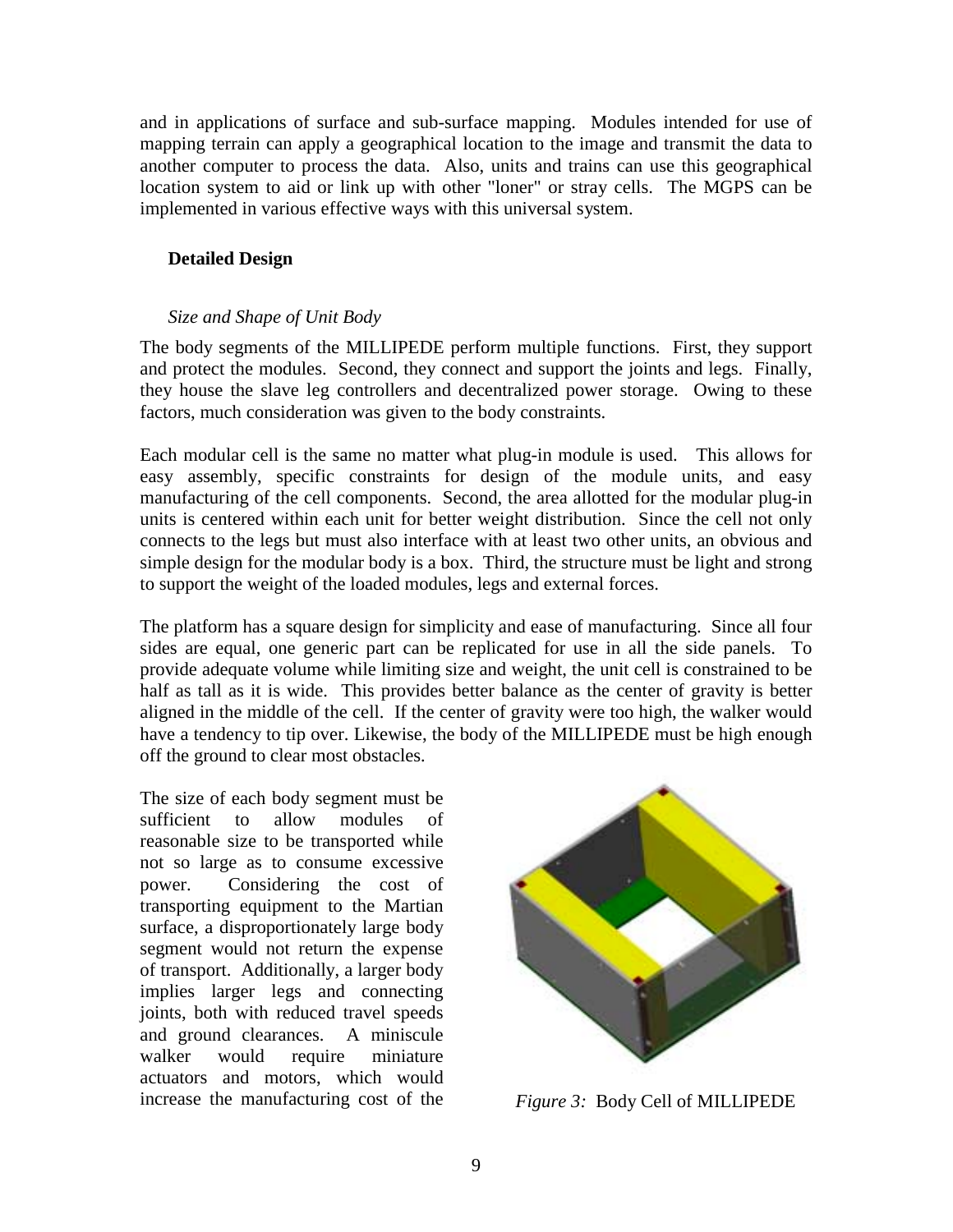MILLIPEDE. A smaller walker would also not be able to serve as many applications as a larger walker. We finally arrived at external dimensions of 12" wide by 12" long by 6" high. These dimensions best suit both the application and power requirements of the MILLIPEDE. The weight of each body segment plus the component module was approximated using the density of water to fill the volume of the modular cell. This approach yielded a weight of 32 pounds (in earth gravity) for each body segment. All materials for the body segment will be aluminum to maximize strength and manufacturability while minimizing weight and cost.

Other design features include a ¼" thick plate added to the bottom to provide stability and support for the component modules and corner bracing for joining the walls. Each wall has receptacles for leg, joint, or communication connections. Inside the walls are power, communication and control elements housed within the modular cell.

The remaining volume, a rectangular prism of 6" high by 8" wide by 11  $\frac{1}{2}$ " long, is reserved for the component modules. The bottom plate has an access hole in its center to accommodate various component module missions.

# *Leg Design*

The surface of Mars is much like a rocky desert with many perilous obstacles. A vehicle must be able to move over this type of terrain with relative ease in order to successfully navigate the planet's surface. The MILLIPEDE's legs are very versatile and provide the necessary agility to conquer this dangerous terrain: the walker's legs can spread out to keep the unit low and balanced, or it can stand tall to overcome large obstacles in its path.

This versatility allows the MILLIPEDE to avoid obstacles by moving over and around them.

Each walker leg is made up of a body-leg adaptor plate, a hip, an upper leg, a knee, a lower leg, and a foot. The body-leg adaptor plate is identical to the body-body plate with the exception of shorter tabs. The hip is mounted on two pins and fits between the two tabs. The upper leg and lower leg are each made up of four members, connecting to the hip, knee, and foot via pin joints. Additionally, each upper leg and lower leg has an actuator attached, while the hip joint houses a servomotor. *Figure 4:* Basic Leg of MILLIPEDE

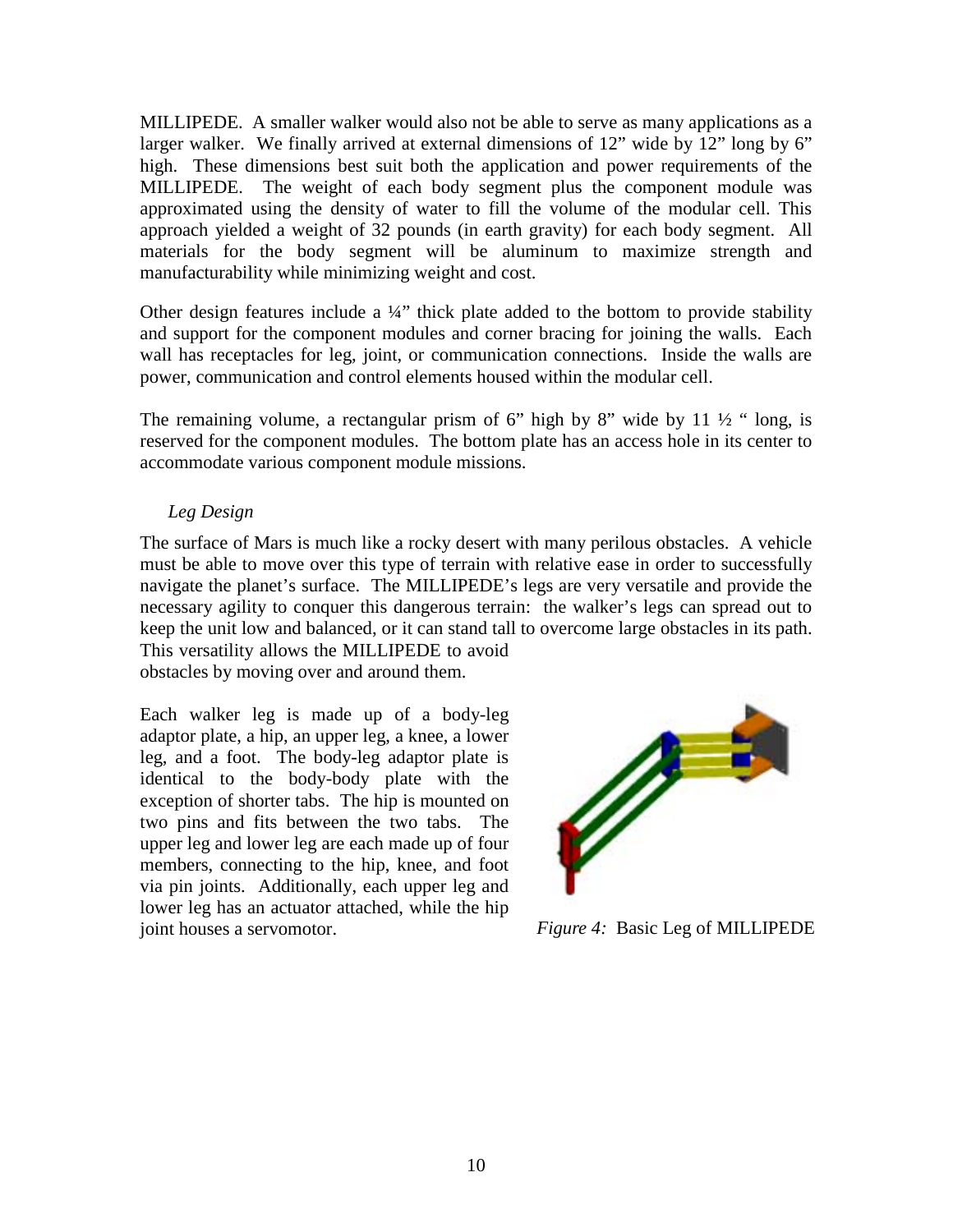Each walker leg assembly has three degrees of freedom. The hip joint is mounted on two pins and controlled by a servomotor, allowing the leg assembly to rotate forward and backward, level to the ground. The upper leg and lower leg are each controlled by actuators. The motion of the upper leg and lower leg allows the foot to move up, down, towards the body, and away from the body by the combined efforts of the actuators. These three motions alone allow the walker to walk perfectly over a flat surface and avoid numerous obstacles over an imperfect surface.



*Figure 5:* Body-Body Connection Joint

#### *Power Systems*

In order to determine the power requirements of the MILLIPEDE some preliminary calculations are necessary. The most important factor determining the required power is the weight of the body and mission modules. The maximum weight of a mission module can be estimated by assuming that the interior volume of the cell is filled with water. The interior volume of one cell is

$$
11.5"x11.5"x6" = 793.5 \text{ in}^3 = 0.013 \text{ m}^3
$$

The density of water is

$$
\rho = 1000 \frac{\text{kg}}{\text{m}^3}
$$

So that the mission module mass is

Mass: 
$$
m_{cell} = V \times \rho_{H_2O} = 13 \text{ kg}
$$

The empty mass of each cell (including body, legs and couplings) is 8 kg so that the maximum total cell mass is 21 kg. The weight of a cell is

$$
F_{cell} = m_{cell} \times g_{Mars} = 21 \text{ kg} \times 3.69 \text{ m/s}^2 = 77.49 \text{ N}
$$

And the weight of a 3-cell segment is

$$
F_{segment} = F_{cell} \times 3 = 232.5
$$
 N

Scaling this value by a safety factor of 2 yields a force per segment of

$$
F_{segment} = 465 \text{ N}
$$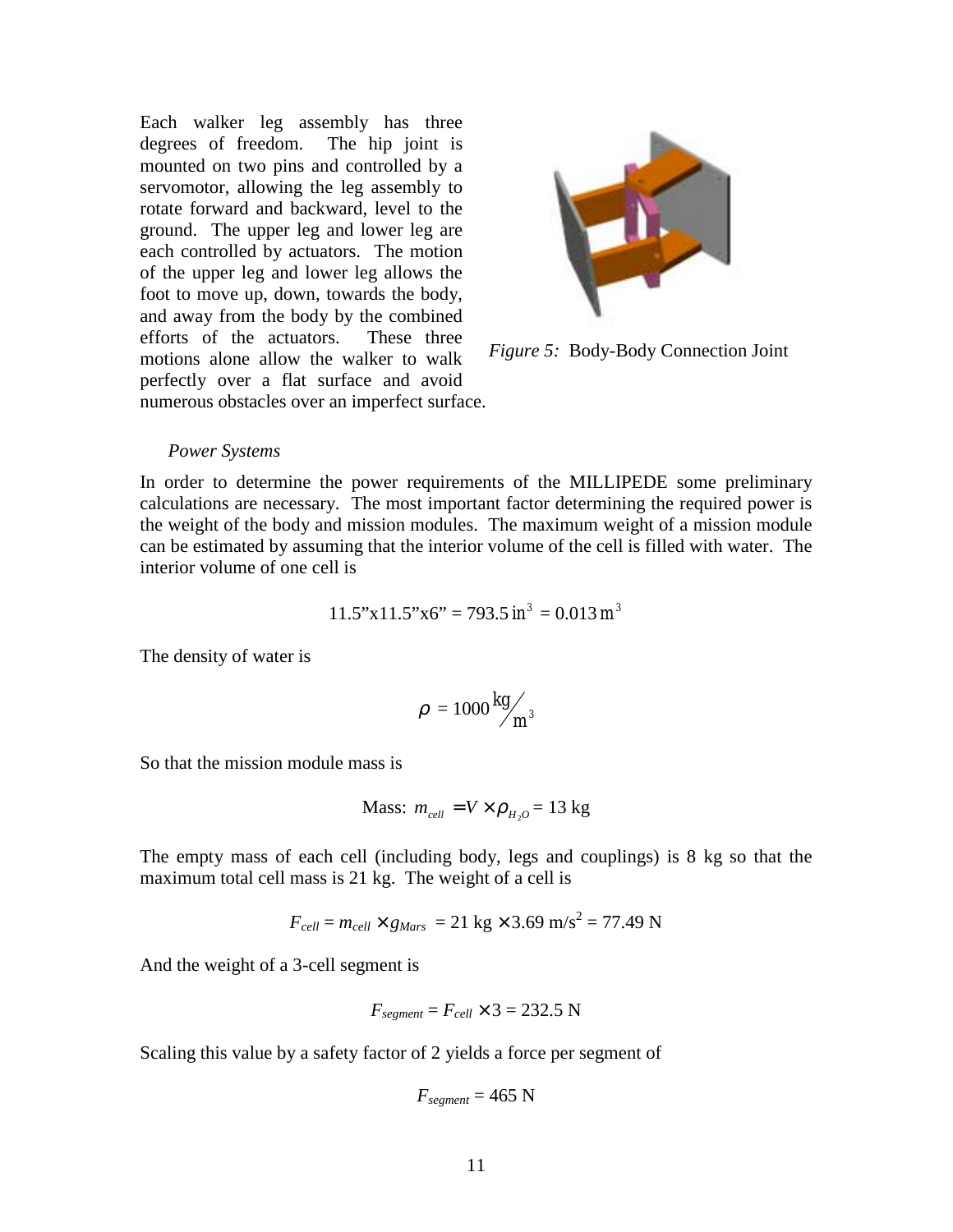

*Figure 6:* Simplified Module Power Schematic

Assuming that the MILLIPEDE travels at 0.1 m/s up a slope of 45°:

$$
Power = F_{segment} \times v \times \cos(45^\circ) = 465 \text{ N} \times 0.1 \text{ m/s} \times 0.707
$$

$$
Power = 32.9 \text{ W}.
$$

The MILLIPEDE is designed to operate with a 24V power supply, thus the maximum current draw is 1.37 A or 228 mA per leg for six legs.

Since the MILLIPEDE's mission is long-term, the most ideal source of power is a rechargeable power supply. The existence of natural resources on Mars, what they are, and where they are found is not known at this time. This prohibits the possibility of using Martian resources as a power source for the MILLIPEDE.

While the dust storms on Mars can create wind gusts up to sixty-seven mph, the atmospheric density on the planet is merely sixteen thousandths of that of Earth. Thus, the Martian wind is also not a viable power source.

The only remaining feasible source of power on Mars is solar, although this technology also has drawbacks. The sun is farther from Mars than it is from Earth and thus provides less solar power. Frequent dust storms also limit the amount of power that can be derived from the sun's rays. However, even if dust storms create blackouts for the MILLIPEDE's system, the long-term benefits of solar power are overwhelmingly in favor of the technology. The question is whether solar power on Mars is suitable enough to provide power to the MILLIPEDE. As demonstrated below, solar energy is a sustainable power source for the Martian walker.

Assuming that a standard PV cell used in the following assembly provides  $70 \text{mW/in}^2$ , an average obtained on Marshall Brain's "How Stuff Works" web site. Each cell produces a set voltage as determined by its internal V/I characteristics. However, current is a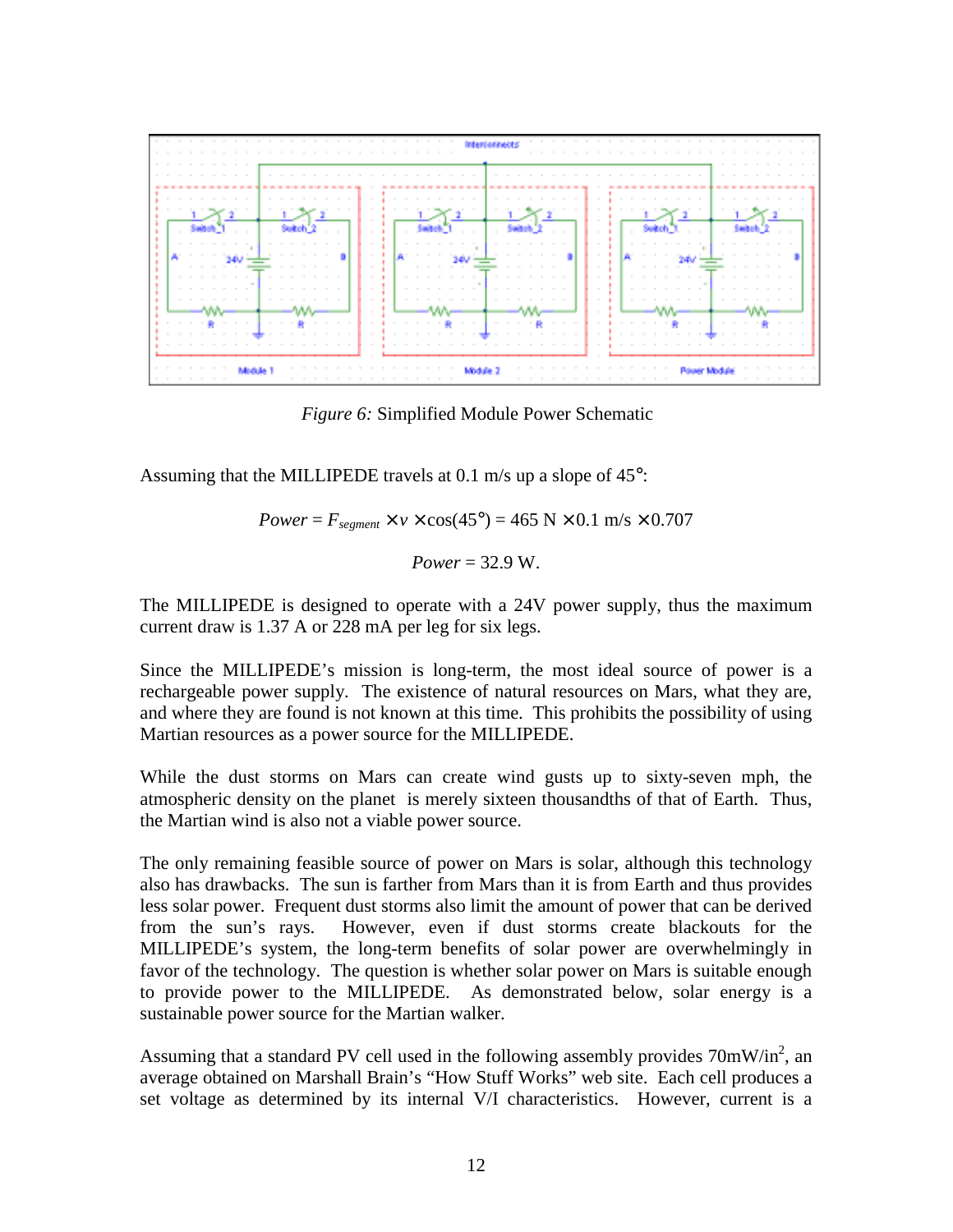different matter: the amount of current produced by the cell is directly related to the amount of energy absorbed by the panel. Discounting all other conditions, the solar irradiance, or the flux density of Mars is  $489.2 \text{W/m}^2$ , while on Earth it is  $1367.6 \text{W/m}^2$ . Therefore, the amount of energy hitting the surface of the Martian solar cell is approximately 0.431 times as much as the energy the solar cell would absorb on Earth. Therefore, we can assume that each PV cell on Mars would produce approximately 30.1mW.

Since the systems on the MILLIPEDE operate at 24V, a series of these solar panels must be assembled to provide this voltage. The power collected by the solar panels is then stored in deep-cycling batteries, which are typical in this type of application. Deepcycling batteries will provide the MILLIPEDE with a long-lasting current supply and can be drained almost completely without harming the battery. Wiring the cells in series will sum the voltages in each solar cell. This 24-volt conglomeration is then referred to as a module. Modules hooked up in parallel will likewise sum the currents produced by each. Using the expected  $30 \text{mW/in}^2$  PV cells, a solar panel of 9ft<sup>2</sup> will yield approximately 39-Watts. Since the system is expected to draw only 32 W in operation, the excess power generated can be stored in batteries to be used at night or during dust storms.

Figure 6 shows the parallel bus arrangement (A and B) with the circuit breakers represented as switches. Only one breaker is closed at a time during normal operation. Once the charge in the batteries, shown as  $24V_{DC}$  supplies on the schematic, drop below a certain level, both breakers would open shutting down the walker and allowing the batteries to charge. These batteries would typically be of a rating of 30-amp-hours or more. At the peak-charging rate, it would take over 18 hours to charge a battery of this rating. Each resistor is representative of the load created by the motors used in the legs and the module's power requirements.

## **FUTURE RECOMMENDATIONS**

There are several sections of the MILLIPEDE and its associated components that could not be implemented within the scope of this one semester project. Control and

| <b>Parameters</b>                       | <b>Mars</b>  | Earth  | <b>Ratio</b><br>(Mars/Earth) |
|-----------------------------------------|--------------|--------|------------------------------|
| Surface gravity<br>$(m/s^2)$            | 3.69         | 9.78   | 0.377                        |
| Solar irradiance<br>(W/m <sup>2</sup> ) | 589.2        | 1367.6 | 0.431                        |
| Surface density<br>$(kg/m^3)$           | $\sim 0.020$ | 1.217  | 0.016                        |
| Surface pressure<br>(mb                 | $\sim 6.1$   | 1014   | 0.006                        |

*Table 1:* Mars / Earth Comparison